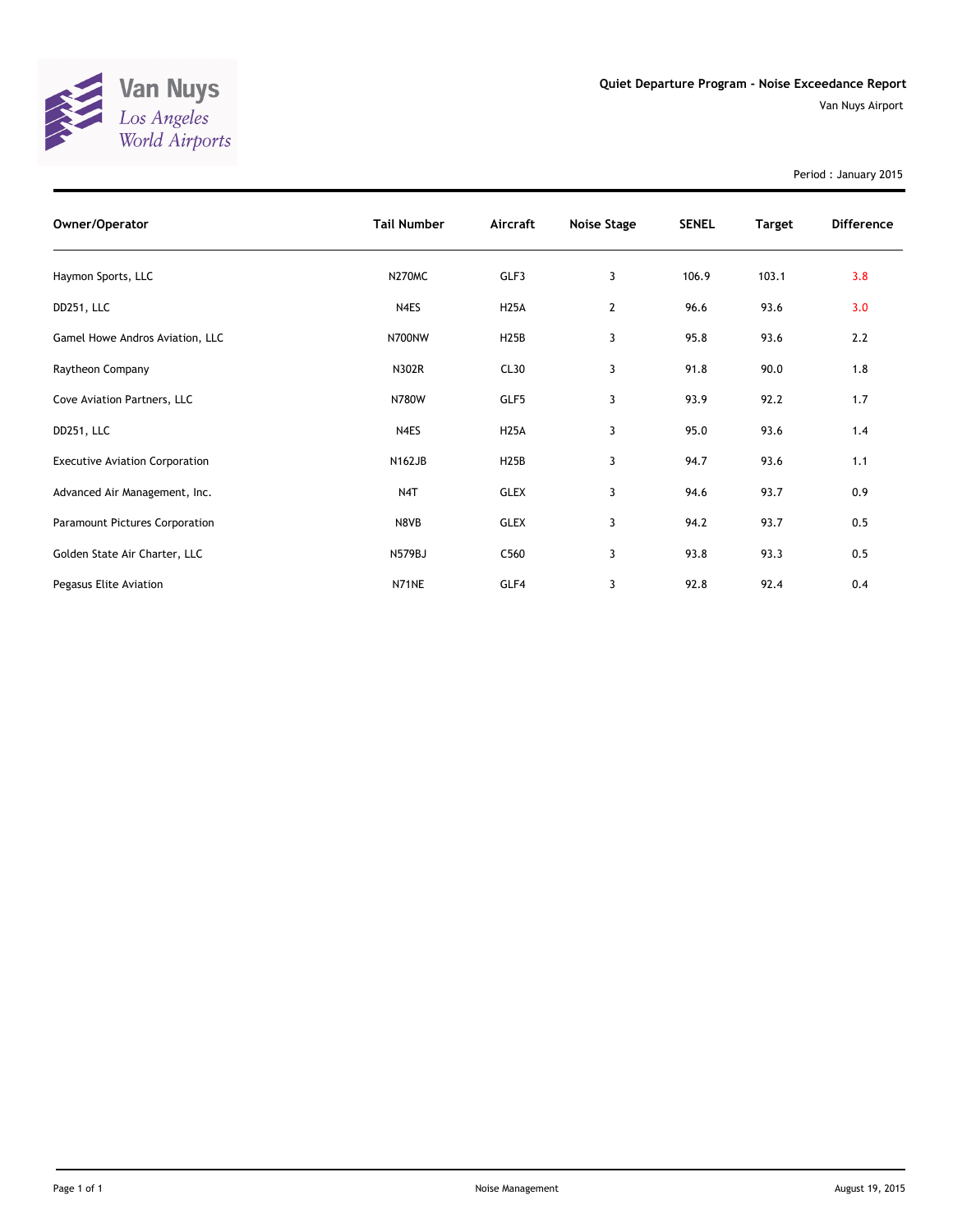

Period : January 2015

| Owner/Operator                           | <b>Departures Exceeding</b><br><b>Target Noise Level</b> | <b>Total Southbound</b><br><b>Jet Departures</b> |
|------------------------------------------|----------------------------------------------------------|--------------------------------------------------|
| DD251, LLC                               | $\overline{2}$                                           | 4                                                |
| <b>Executive Aviation Corporation</b>    | $\mathbf{1}$                                             | 1                                                |
| Haymon Sports, LLC                       | 1                                                        |                                                  |
| Gamel Howe Andros Aviation, LLC          |                                                          | 2                                                |
| Raytheon Company                         |                                                          | 2                                                |
| Cove Aviation Partners, LLC              |                                                          | 4                                                |
| Advanced Air Management, Inc.            |                                                          | 6                                                |
| Paramount Pictures Corporation           |                                                          | 7                                                |
| Golden State Air Charter, LLC            | 1                                                        | 9                                                |
| Pegasus Elite Aviation                   | $\mathbf{1}$                                             | 18                                               |
| Acabel, LLC                              | 0                                                        | $\mathbf{1}$                                     |
| Aced Aviation, LLC                       | 0                                                        |                                                  |
| Aero Associates, Inc.                    | 0                                                        |                                                  |
| Aero Jet Aviation I Inc                  | o                                                        |                                                  |
| Aeropremiere, LLC                        | o                                                        |                                                  |
| AG Logistic Services, LLC                | 0                                                        |                                                  |
| Air Alliance, LLC                        | 0                                                        |                                                  |
| Air Rutter International                 | 0                                                        |                                                  |
| Air Travel, Inc.                         | 0                                                        |                                                  |
| ALG TRANSPORTATION INC TRUSTEE           | 0                                                        |                                                  |
| Allstate Insurance Company               | 0                                                        |                                                  |
| Altpoint Capital Partners LLC            | 0                                                        |                                                  |
| Amalgamated Consolidated, Inc.           | o                                                        |                                                  |
| Amigos Ventures, LLC                     | 0                                                        |                                                  |
| AR Investments, LLC                      | 0                                                        |                                                  |
| ATI Jet, Inc.                            | 0                                                        |                                                  |
| Auth, David C.                           | 0                                                        |                                                  |
| Avcenter, Inc.                           | 0                                                        |                                                  |
| Aviation West Charters, Inc.             | 0                                                        |                                                  |
| Axis Jet                                 | 0                                                        |                                                  |
| Berggruen Holdings, Ltd.                 | 0                                                        |                                                  |
| Birds Eye Management, Inc.               |                                                          |                                                  |
| <b>Black Diamond Aviation Group, LLC</b> | 0                                                        |                                                  |
| Blue Sky 45, LLC                         | 0                                                        |                                                  |
| <b>Boch Aviation</b>                     | 0                                                        |                                                  |
| Boeing                                   | 0                                                        |                                                  |
| Bopper Airways, LLC                      | 0                                                        |                                                  |
| <b>Business Jet Access</b>               | 0                                                        |                                                  |
| Capital Holdings 2006, LLC               | 0                                                        |                                                  |
| Carlton Place Leasing, LLC               | 0                                                        | 1                                                |
|                                          |                                                          |                                                  |

The Van Nuys Airport Fly Friendly - Quiet Departure Program asks that operators of jet aircraft use manufacturer's or NBAA quiet departure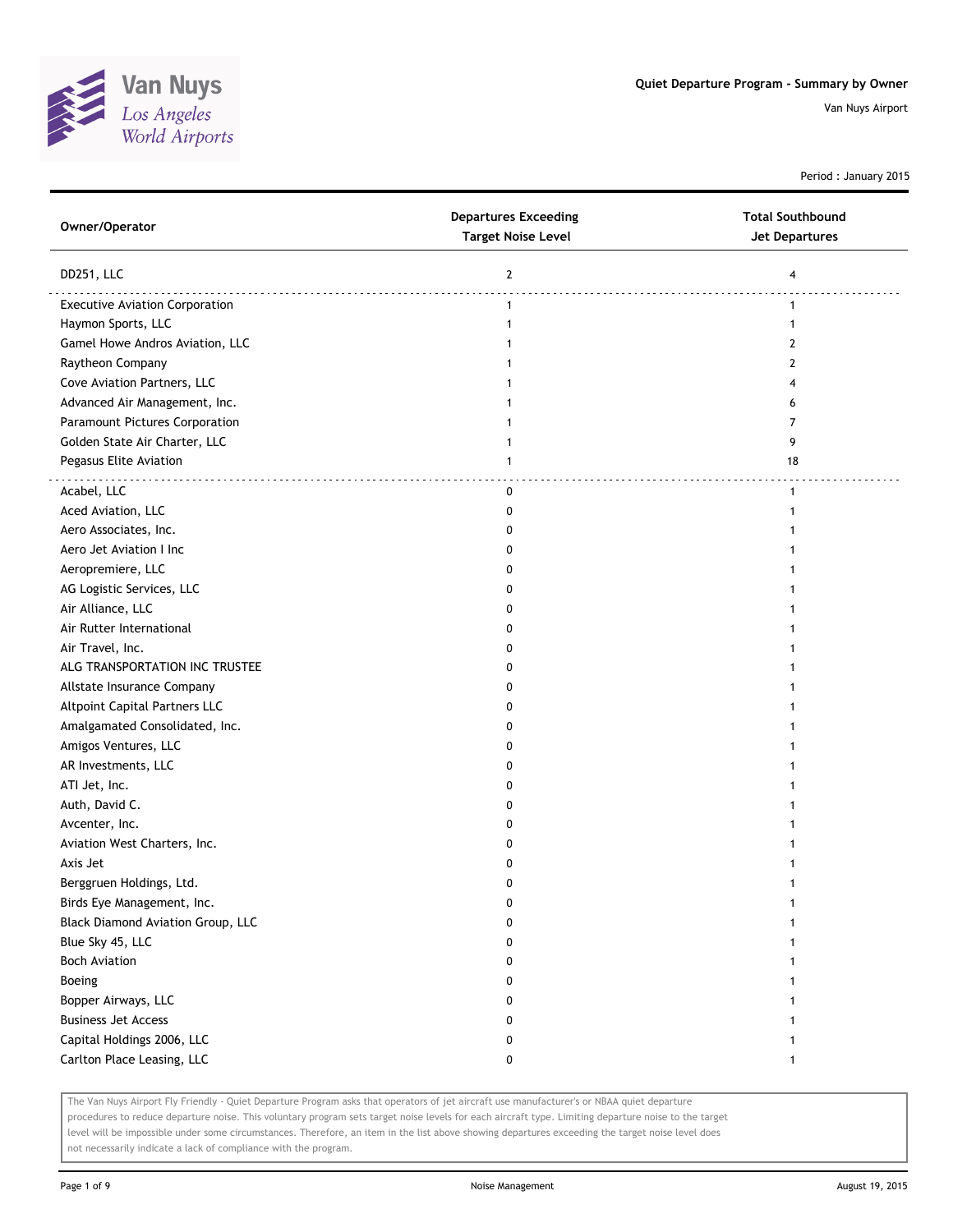

Period : January 2015

| Owner/Operator                              | <b>Departures Exceeding</b><br><b>Target Noise Level</b> | <b>Total Southbound</b><br><b>Jet Departures</b> |
|---------------------------------------------|----------------------------------------------------------|--------------------------------------------------|
| Cavanaugh Charters, Inc.                    | 0                                                        | 1                                                |
| Centaero Aviation                           | 0                                                        |                                                  |
| <b>CESSNA AIRCRAFT COMPANY</b>              | 0                                                        |                                                  |
| CGW Southeast Management X, LLC             | 0                                                        |                                                  |
| Chartright Air                              | 0                                                        |                                                  |
| Cimarron Aviation, Inc.                     | 0                                                        |                                                  |
| Cin-Air, Ltd.                               | 0                                                        |                                                  |
| Citationair                                 | 0                                                        |                                                  |
| Civic Center Corporation                    | 0                                                        |                                                  |
| Club Jet                                    | 0                                                        |                                                  |
| <b>CM Holdings</b>                          | 0                                                        |                                                  |
| Co-Mo, LLC                                  | 0                                                        |                                                  |
| Crystal Coast Jet, LLC                      | 0                                                        |                                                  |
| CSC Transport, Inc.                         | 0                                                        |                                                  |
| CTP Aviation, LLC                           | 0                                                        |                                                  |
| Cutter Aviation, Inc.                       | 0                                                        |                                                  |
| Czar Aviation, Ltd.                         | 0                                                        |                                                  |
| D & D Aviation, LLC                         | 0                                                        |                                                  |
| Delta Private Jets                          | 0                                                        |                                                  |
| Desert Wings, LLC                           | 0                                                        |                                                  |
| Devcon Construction, Inc.                   | 0                                                        |                                                  |
| Dole Foods Flight Operations, Inc.          | 0                                                        |                                                  |
| Dr. Lokesh S. Tantuwaya, MD, Inc.           | 0                                                        |                                                  |
| Energy Education of Montana, Inc.           | 0                                                        |                                                  |
| ExcelAire Service, Inc.                     | 0                                                        |                                                  |
| Excellent Investment, LLC                   | 0                                                        |                                                  |
| Execuflight, Inc.                           | 0                                                        |                                                  |
| Execujet Charter Services, Inc.             | 0                                                        |                                                  |
| Executive Beechcraft Charters, Inc.         | 0                                                        |                                                  |
| Fairmont Aviation, LLC                      | 0                                                        |                                                  |
| FirstPort Air, Inc.                         | 0                                                        |                                                  |
| Flexnet(Jet Soultions)                      | 0                                                        |                                                  |
| Florida Flight, LLC                         | 0                                                        |                                                  |
| Florida Wings, Inc.                         | 0                                                        |                                                  |
| Gary E. Milgard Family Foundation           | 0                                                        |                                                  |
| Gary Jet Center                             | 0                                                        |                                                  |
| <b>General Electric Capital Corporation</b> | 0                                                        |                                                  |
| <b>GLC AVIATION INC</b>                     | 0                                                        |                                                  |
| Global Aviation, Inc.                       | 0                                                        |                                                  |
| Global Flight, Inc.                         | 0                                                        |                                                  |
| <b>Global Holding Corporation</b>           | 0                                                        | 1                                                |

The Van Nuys Airport Fly Friendly - Quiet Departure Program asks that operators of jet aircraft use manufacturer's or NBAA quiet departure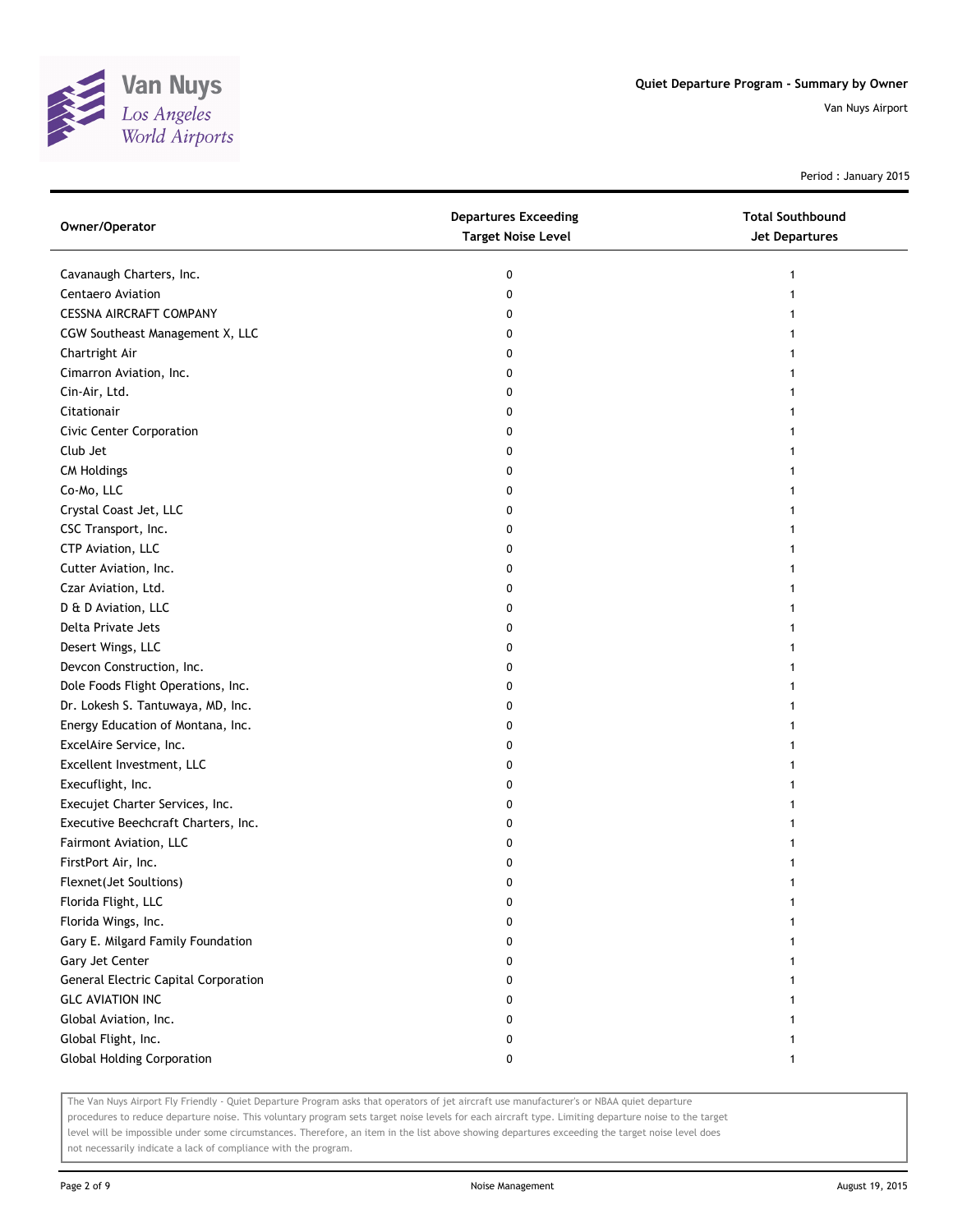

Period : January 2015

| Owner/Operator                     | <b>Departures Exceeding</b><br><b>Target Noise Level</b> | <b>Total Southbound</b><br>Jet Departures |
|------------------------------------|----------------------------------------------------------|-------------------------------------------|
| Golden Plane, LLC                  | 0                                                        | 1                                         |
| Golf Sierra Aviation, LLC          | 0                                                        |                                           |
| Gray & Company, Inc.               | 0                                                        |                                           |
| <b>Grossman Company Properties</b> | 0                                                        |                                           |
| Guaranty Air, Inc.                 | 0                                                        |                                           |
| Gulf Offshore Marine, Inc.         | 0                                                        |                                           |
| Gulfstream Leasing, LLC            | 0                                                        |                                           |
| GunVault, Inc.                     | 0                                                        |                                           |
| Hard Rock Hotel                    | 0                                                        |                                           |
| Harpo, Inc.                        | 0                                                        |                                           |
| Hedgerow, Inc.                     | 0                                                        |                                           |
| Hidacane Air, LLC                  | 0                                                        |                                           |
| Hot Mama Transport, LLC            | 0                                                        |                                           |
| Household International, Inc.      | 0                                                        | 1                                         |
| IAC/InterActive Corporation        | 0                                                        | 1                                         |
| International Jet, LLC             | 0                                                        |                                           |
| Jet Aviation Business Jets, Inc.   | 0                                                        |                                           |
| Jet Logistics Inc                  | 0                                                        |                                           |
| Jet-Alliance, Inc.                 | 0                                                        |                                           |
| Jetaway Air Service, LLC           | 0                                                        |                                           |
| Jetman II, LLC                     | 0                                                        |                                           |
| JetSelect Aviation                 | 0                                                        |                                           |
| JHRD Investments, LLC              | 0                                                        |                                           |
| Joe Buck, Inc.                     | 0                                                        |                                           |
| K/S Aviation, LLC                  | 0                                                        | 1                                         |
| KAISERAIR Inc.                     | 0                                                        | 1                                         |
| Kendall Law Group, LLP             | 0                                                        |                                           |
| Key Air, LLC                       | 0                                                        |                                           |
| Keystone Aviation, LLC             | 0                                                        |                                           |
| Kimbal Logistics, LLC              | 0                                                        |                                           |
| Kingston Aviation, LLC             | 0                                                        |                                           |
| KW Flight, LLC                     | 0                                                        |                                           |
| L60-215 Holdings, LLC              | 0                                                        |                                           |
| Landmark Aviation                  | 0                                                        |                                           |
| Las Vegas Jet, LLC                 | 0                                                        |                                           |
| Lockheed Martin Corporation M & DS | 0                                                        |                                           |
| Lonpar, LLC                        | 0                                                        |                                           |
| Lyon Aviation                      | 0                                                        |                                           |
| Lyons Magnus, Inc.                 | 0                                                        |                                           |
| M.D.C. Holdings, Inc.              | 0                                                        |                                           |
| Mann Aviation, LLC                 | 0                                                        | 1                                         |

The Van Nuys Airport Fly Friendly - Quiet Departure Program asks that operators of jet aircraft use manufacturer's or NBAA quiet departure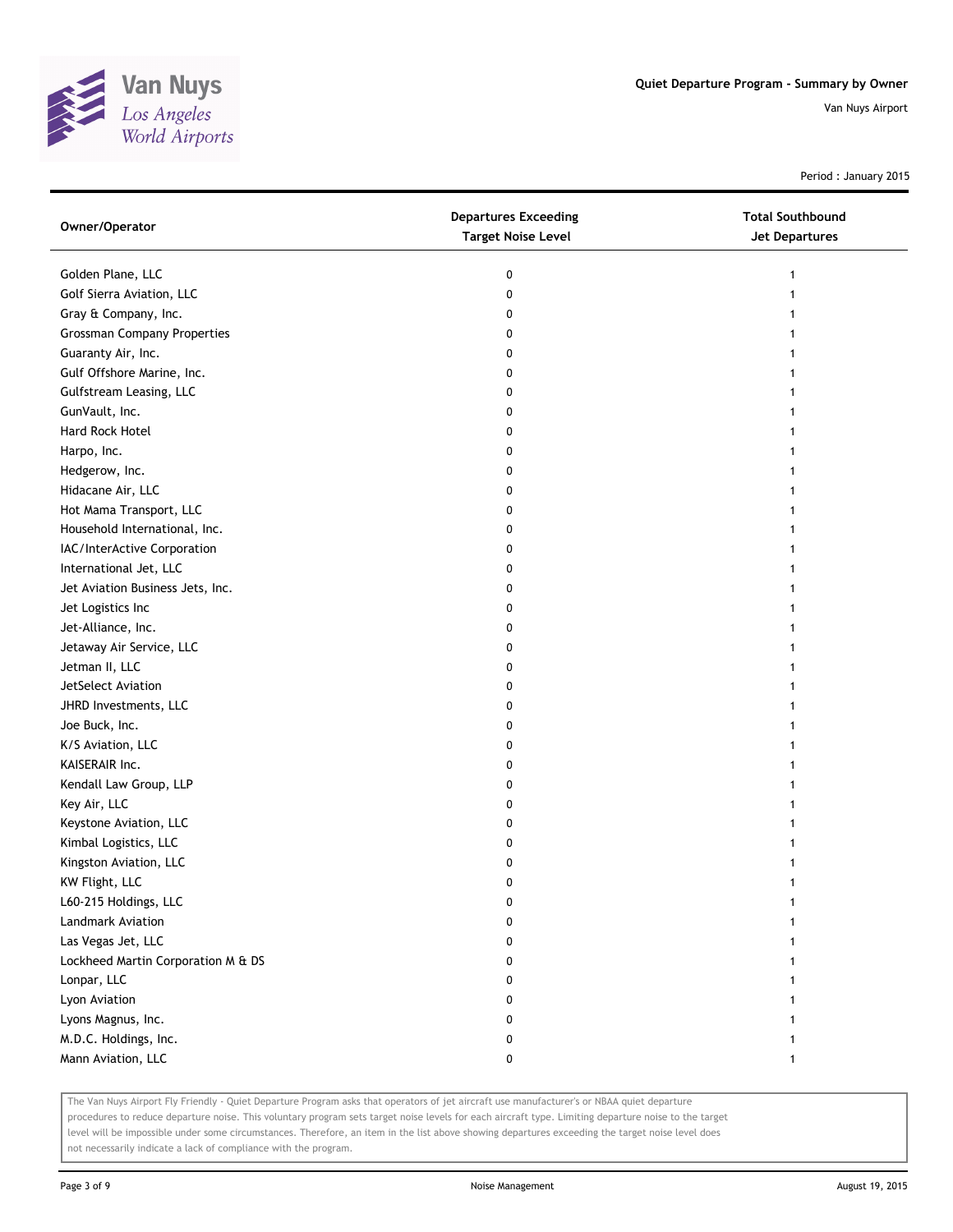

Period : January 2015

| Owner/Operator                                     | <b>Departures Exceeding</b><br><b>Target Noise Level</b> | <b>Total Southbound</b><br>Jet Departures |
|----------------------------------------------------|----------------------------------------------------------|-------------------------------------------|
| Mannco, LLC                                        | 0                                                        |                                           |
| Mariner Air, LLC                                   | 0                                                        |                                           |
| Mary Rose Aviation, Inc.                           | 0                                                        |                                           |
| <b>MCCKC LLC</b>                                   | 0                                                        |                                           |
| MCM Management Aviation, LLC                       | 0                                                        |                                           |
| <b>MGM Resorts International</b>                   | 0                                                        |                                           |
| Minnesota Choice Aviation V, LLC                   | 0                                                        |                                           |
| Morningstar Partners, Ltd., DBA Auroa Jet Partners | 0                                                        |                                           |
| Mountain Aviation, Inc.                            | 0                                                        |                                           |
| MP AIR INC                                         | 0                                                        |                                           |
| Mueller Industries, Inc.                           | 0                                                        |                                           |
| N907DF, LLC                                        | 0                                                        |                                           |
| Napa Jet Center                                    | 0                                                        |                                           |
| NetJets Europe, Ltd                                | 0                                                        |                                           |
| Nevada 5 Aviation, LLC                             | 0                                                        |                                           |
| Nevada Air Transport, LLC                          | 0                                                        |                                           |
| Nevada Challenger, LLC                             | 0                                                        |                                           |
| NIE Planes, LLC                                    | 0                                                        |                                           |
| Non Stop Aviation, Inc.                            | 0                                                        |                                           |
| NORD AVIATION LLC                                  | 0                                                        |                                           |
| North American Air Charter                         | 0                                                        |                                           |
| O&D TB, LLC                                        | 0                                                        |                                           |
| Onward & Upward, LLC                               | 0                                                        |                                           |
| Overland West Investments, LLC                     | 0                                                        |                                           |
| Pacific Flight Services, Inc.                      | 0                                                        |                                           |
| Panda Restaurant Group, Inc.                       | 0                                                        |                                           |
| Peregrine Point LLC                                | 0                                                        |                                           |
| Pilgrim Enterprises C/O Castle & Cook              | 0                                                        |                                           |
| Planemasters, Ltd.                                 | 0                                                        |                                           |
| Platinum Equity, LLC                               | 0                                                        |                                           |
| Polo Ralph Lauren Aviation, LLC                    | 0                                                        |                                           |
| Professional Airways, LLC                          | 0                                                        |                                           |
| QMC Aviation, LLC                                  | 0                                                        |                                           |
| Quad-C Advisors, LLC                               | 0                                                        |                                           |
| Quinn Group, Inc.                                  | 0                                                        |                                           |
| R.O.P. Aviation, Inc.                              | 0                                                        |                                           |
| Rail Management & Consulting Corporation           | 0                                                        |                                           |
| RB Aircraft Leasing, LLC                           | 0                                                        |                                           |
| RB Aviation, LLC                                   | 0                                                        |                                           |
| Recreation World, Inc.                             | 0                                                        |                                           |
| Red Wing Aeroplane Co., LLC                        | 0                                                        | 1                                         |

The Van Nuys Airport Fly Friendly - Quiet Departure Program asks that operators of jet aircraft use manufacturer's or NBAA quiet departure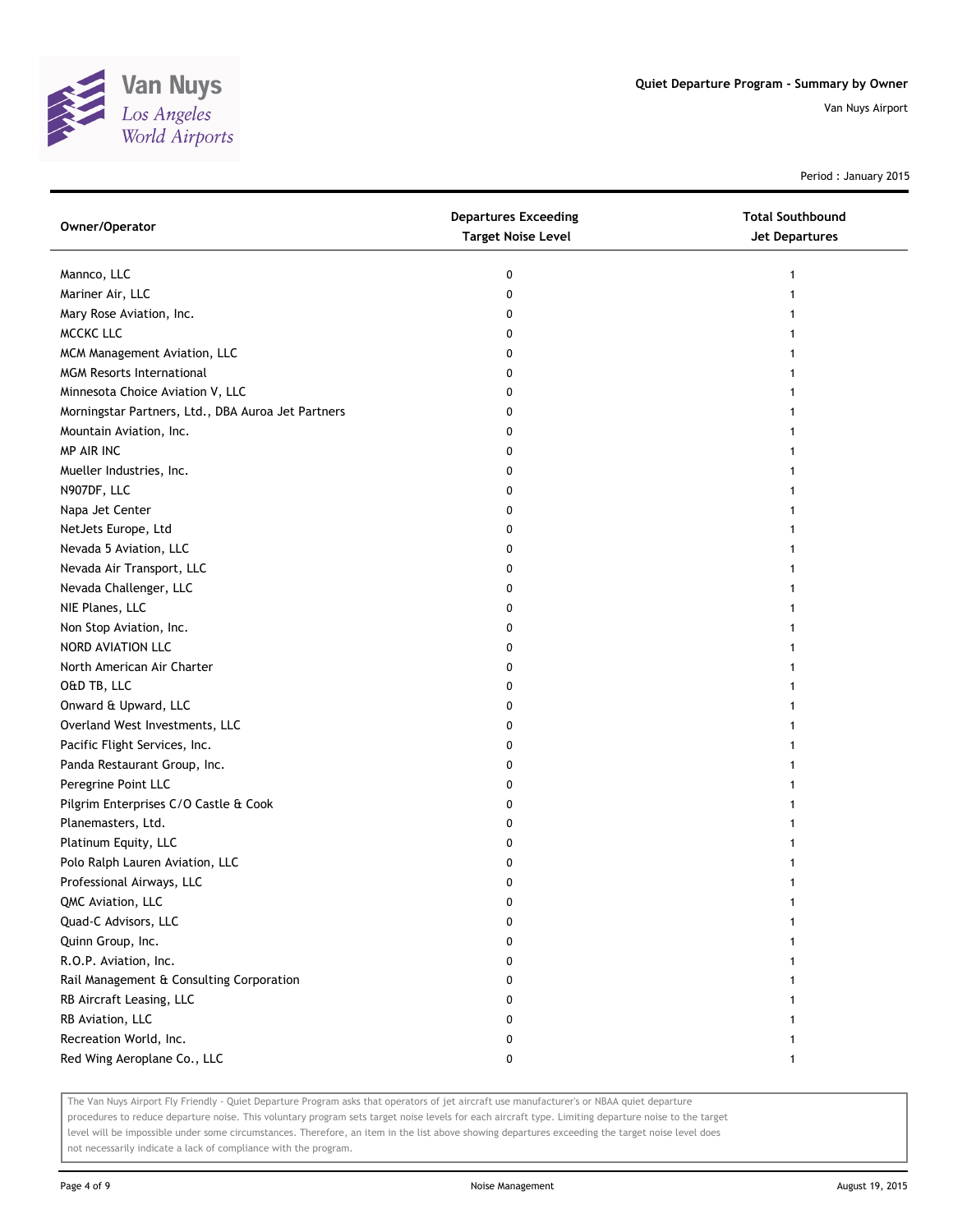

Period : January 2015

| Owner/Operator                           | <b>Departures Exceeding</b><br><b>Target Noise Level</b> | <b>Total Southbound</b><br>Jet Departures |
|------------------------------------------|----------------------------------------------------------|-------------------------------------------|
| Red.com                                  | 0                                                        | 1                                         |
| Regency Air, LLC                         | 0                                                        |                                           |
| Rida Aviation, LLC                       | 0                                                        |                                           |
| Roma 550, LLC                            | 0                                                        |                                           |
| RSGH L.P.                                | 0                                                        |                                           |
| Sage Well Services, Inc.                 | 0                                                        |                                           |
| Santa Barbara Aviation, Inc.             | 0                                                        |                                           |
| Scott, D. Gregory                        | 0                                                        |                                           |
| Scout Aviation III, LLC                  | 0                                                        |                                           |
| Seagull Aircraft Corporation             | 0                                                        |                                           |
| Select Medical Flight Department         | 0                                                        |                                           |
| Seminole Tribe of Florida                | 0                                                        |                                           |
| Sentry Insurance                         | 0                                                        |                                           |
| Seven K H Aviation, LLC                  | 0                                                        |                                           |
| <b>Short Hills Aviation</b>              | 0                                                        |                                           |
| Skybird Aviation                         | 0                                                        |                                           |
| SOI Aviation, LLC                        | 0                                                        |                                           |
| SP Aviation, Inc.                        | 0                                                        |                                           |
| Starwood Management, LLC                 | 0                                                        |                                           |
| State Farm Mutual Auto Insurance, Co.    | 0                                                        |                                           |
| Stephens Institute                       | 0                                                        |                                           |
| Sterling Aviation, LLC                   | 0                                                        |                                           |
| Superior Transportation Associates, Inc. | 0                                                        |                                           |
| Swiflite Aircraft Corporation            | 0                                                        |                                           |
| Swift Air, LLC                           | 0                                                        |                                           |
| <b>Target Corporation</b>                | 0                                                        |                                           |
| TEC Equipment Inc                        | 0                                                        |                                           |
| TFK Aviation, Inc.                       | 0                                                        |                                           |
| The DIRECTV Group, Inc.                  | 0                                                        |                                           |
| The Heavener Company Leasing, LLC        | 0                                                        |                                           |
| The Lily Partnership, LLP                | 0                                                        |                                           |
| Thunderbird Air, LLC                     | 0                                                        |                                           |
| TVPX Acquisitions, Inc.                  | 0                                                        |                                           |
| Ultra-Lux Jets, Inc.                     | 0                                                        |                                           |
| Universal Funding Corporation            | 0                                                        |                                           |
| Universal Jet Aviation, Inc.             | 0                                                        |                                           |
| V.T. Aviation, LLC                       | 0                                                        |                                           |
| Velox Aircraft, LLC                      | 0                                                        |                                           |
| Viking Travel Services Limited           | 0                                                        |                                           |
| Vivo Volare, LLC                         | 0                                                        |                                           |
| Vulcan Aircraft Inc                      | 0                                                        | 1                                         |

The Van Nuys Airport Fly Friendly - Quiet Departure Program asks that operators of jet aircraft use manufacturer's or NBAA quiet departure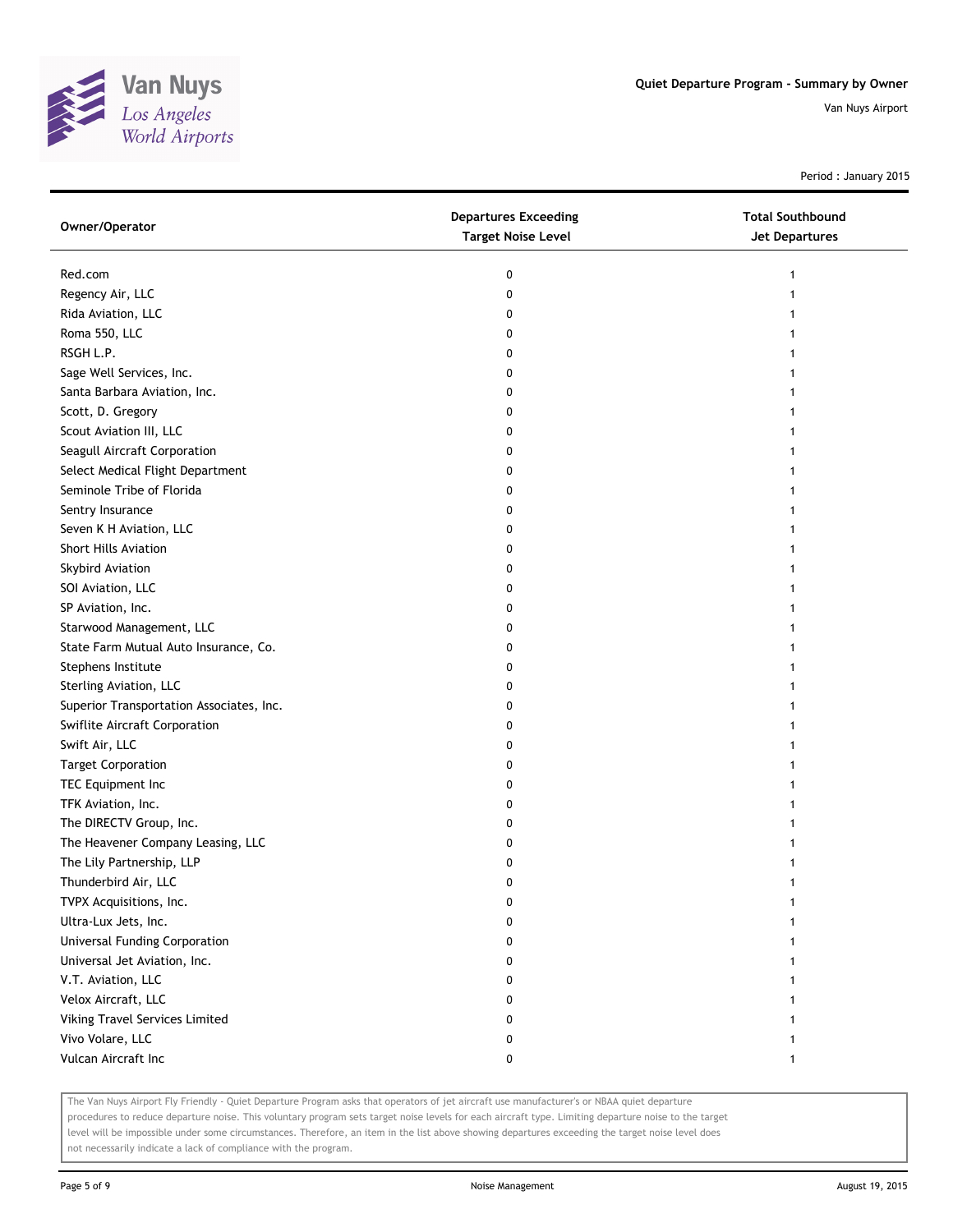

Period : January 2015

| Owner/Operator                             | <b>Departures Exceeding</b><br><b>Target Noise Level</b> | <b>Total Southbound</b><br><b>Jet Departures</b> |
|--------------------------------------------|----------------------------------------------------------|--------------------------------------------------|
| W & J Air, LLC                             | 0                                                        |                                                  |
| Wave Equity Partners, LLC                  | 0                                                        |                                                  |
| WBH HOMES INC                              | 0                                                        |                                                  |
| WELLS FARGO BANK NORTHWEST NA TRUSTEE      | 0                                                        |                                                  |
| Wessman Aircraft Sales & Leasing Co.       | 0                                                        |                                                  |
| West Ridge Air II, LLC                     | 0                                                        |                                                  |
| Wing & Rotor Transportation Holdings LLC   | 0                                                        |                                                  |
| Woody in the Sky with Diamonds, LLC        | 0                                                        |                                                  |
| Yum Restaurant Services Group, Inc.        | 0                                                        |                                                  |
| Aero Jet Services, LLC                     | 0                                                        | 2                                                |
| Aerolineas Ejecutivas, SA de CV            | 0                                                        | 2                                                |
| Air Finance Corporation                    | 0                                                        | 2                                                |
| Allen Lund Company, Inc.                   | 0                                                        | 2                                                |
| Avalon Capital Group, LLC                  | 0                                                        | 2                                                |
| Avcon Jet AG                               | 0                                                        | 2                                                |
| Boulder Aviation Management, LLC           | 0                                                        | 2                                                |
| Cessna Aircraft Company                    | 0                                                        | 2                                                |
| Challenger Aircraft Charters, LLC          | 0                                                        | 2                                                |
| Channel Island Aviation, Inc.              | 0                                                        | 2                                                |
| Cinco Air Charter, LLC                     | 0                                                        | 2                                                |
| Corporate Flight International             | 0                                                        | 2                                                |
| DeBartolo Property Group Flight Department | 0                                                        | 2                                                |
| Desert Air 3, Ltd.                         | 0                                                        | 2                                                |
| Domino's Pizza, LLC                        | 0                                                        | 2                                                |
| FJ900, Inc.                                | 0                                                        | 2                                                |
| FL Aviation Corp.                          | 0                                                        | 2                                                |
| GCAC Holdings, LLC                         | 0                                                        | 2                                                |
| GS Brothers, Inc.                          | 0                                                        | 2                                                |
| Guardian Air Service, LP                   | 0                                                        | 2                                                |
| <b>Gulfstream Aerospace Corporation</b>    | 0                                                        | 2                                                |
| Hammer Holdings, LLC                       | 0                                                        | 2                                                |
| Howlin Flying Service, LLC                 | 0                                                        | 2                                                |
| IBC Hospitality, LLC                       | 0                                                        | 2                                                |
| Jem Investments                            | 0                                                        | 2                                                |
| Jet Aviation Flight Services               | 0                                                        | 2                                                |
| King Aviation, LLC                         | 0                                                        | $\overline{2}$                                   |
| Komar Aviation Group                       | 0                                                        | 2                                                |
| LJ60-266, LLC                              | 0                                                        | 2                                                |
| Metropolitan Aviation, LLC                 | 0                                                        | 2                                                |
| Moelis & Company Manager, LLC              | 0                                                        | 2                                                |
| N36MU, LLC                                 | 0                                                        | 2                                                |

The Van Nuys Airport Fly Friendly - Quiet Departure Program asks that operators of jet aircraft use manufacturer's or NBAA quiet departure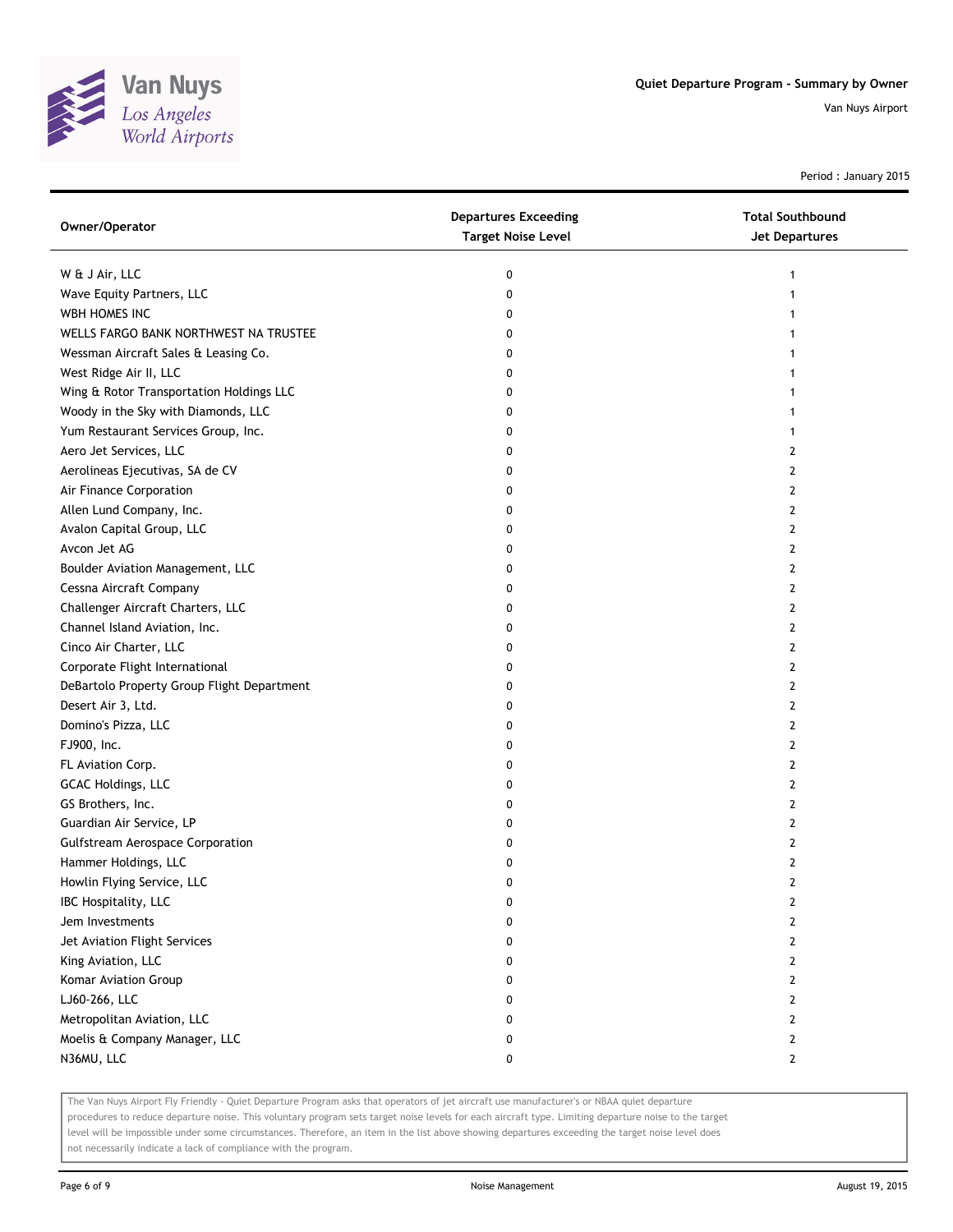

Period : January 2015

| Owner/Operator                                      | <b>Departures Exceeding</b><br><b>Target Noise Level</b> | <b>Total Southbound</b><br><b>Jet Departures</b> |
|-----------------------------------------------------|----------------------------------------------------------|--------------------------------------------------|
| Newsflight, Inc.                                    | 0                                                        | 2                                                |
| Outpost International (US), LLC                     | 0                                                        | 2                                                |
| Paragon Airways                                     | 0                                                        | 2                                                |
| PMC Global, Inc.                                    | 0                                                        | 2                                                |
| R&S Aviation, Inc.                                  | 0                                                        | 2                                                |
| Raspberry Consulting, LLC                           | 0                                                        | 2                                                |
| RGCC, LLC                                           | 0                                                        | 2                                                |
| Roux Investment Management Co., LLC                 | 0                                                        | 2                                                |
| RSF Management Services, Inc.                       | 0                                                        | 2                                                |
| Sands Aviation, LLC                                 | 0                                                        | 2                                                |
| Santa Barbara Executive Jet                         | 0                                                        | 2                                                |
| Solairus Aviation                                   | 0                                                        | 2                                                |
| Southwest Aviation, LLC                             | 0                                                        | 2                                                |
| <b>Starbase Aviation</b>                            | 0                                                        | 2                                                |
| The Willamette Valley Company                       | 0                                                        | 2                                                |
| Two Bear Management, LLC                            | 0                                                        | 2                                                |
| VCS Air, LLC                                        | 0                                                        | 2                                                |
| Virgin Australia                                    | 0                                                        | 2                                                |
| Westfield Aviation, Inc. Pty. Ltd.                  | 0                                                        | 2                                                |
| <b>Wilshire Associates</b>                          | 0                                                        | 2                                                |
| Windsor Jet Management                              | 0                                                        | 2                                                |
| Wing Aviation, LLC                                  | 0                                                        | 2                                                |
| WIV Air, LLC                                        | 0                                                        | 2                                                |
| Air Rutter International DBA JetFlite International | 0                                                        | 3                                                |
| Airbar, LLC                                         | 0                                                        | 3                                                |
| <b>BANK OF UTAH TRUSTEE</b>                         | 0                                                        | 3                                                |
| BLT Enterprises, Inc.                               | 0                                                        | 3                                                |
| Dream Trans, LLC                                    | 0                                                        | 3                                                |
| Elite Aviation, LLC                                 | 0                                                        | 3                                                |
| <b>Global Exec Aviation</b>                         | 0                                                        | 3                                                |
| Guthy-Renker Aviation, LLC                          | 0                                                        | 3                                                |
| Hollister Aviation, LLC                             | 0                                                        | 3                                                |
| Int'l Union of Operating Engineers                  | 0                                                        | 3                                                |
| La Costa Village, Inc.                              | 0                                                        | 3                                                |
| Loretto Aviation, LLC                               | 0                                                        | 3                                                |
| Mach One Air Charters, Inc.                         | 0                                                        | 3                                                |
| Memley Aviation                                     | 0                                                        | 3                                                |
| Meridian Air Charter                                | 0                                                        | 3                                                |
| Oakmont Corporation                                 | 0                                                        | 3                                                |
| Penske Jet, Inc.                                    | 0                                                        | 3                                                |
| R. Consulting & Sales, Inc.                         | 0                                                        | 3                                                |

The Van Nuys Airport Fly Friendly - Quiet Departure Program asks that operators of jet aircraft use manufacturer's or NBAA quiet departure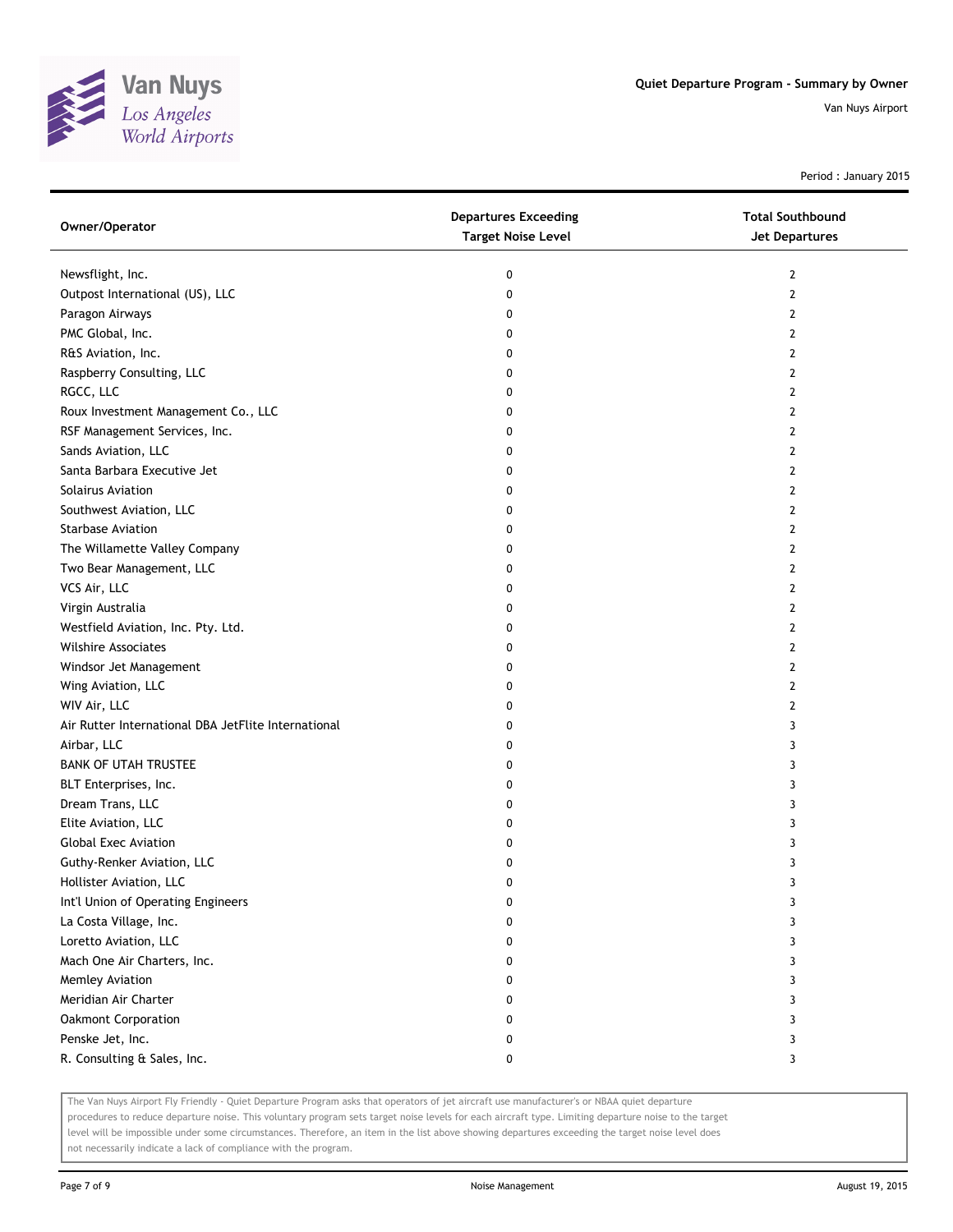

Period : January 2015

| Owner/Operator                           | <b>Departures Exceeding</b><br><b>Target Noise Level</b> | <b>Total Southbound</b><br>Jet Departures |
|------------------------------------------|----------------------------------------------------------|-------------------------------------------|
| <b>TFT Aviation</b>                      | 0                                                        | 3                                         |
| Threshold Technologies, Inc.             | 0                                                        | 3                                         |
| Tutor-Saliba Corporation                 | 0                                                        | 3                                         |
| West Coast Charters, LLC                 | 0                                                        | 3                                         |
| 5664, LLC                                | 0                                                        | 4                                         |
| Ace Parts, LLC                           | 0                                                        | 4                                         |
| Caesars Entertainment Operating Co., Inc | 0                                                        | 4                                         |
| <b>Chevron Aviation Services</b>         | 0                                                        | 4                                         |
| Colony Capital, LLC                      | 0                                                        |                                           |
| DES Aviation, LLC                        | 0                                                        |                                           |
| Execucorp                                | 0                                                        |                                           |
| FBO Professionals Group, Inc.            | 0                                                        |                                           |
| Jet Source Charter, Inc.                 | 0                                                        |                                           |
| Mendota Aircraft Management, LLC         | 0                                                        |                                           |
| NantWorks, LLC                           | 0                                                        |                                           |
| <b>Paramount Citrus Aviation</b>         | 0                                                        |                                           |
| Prime Jet, LLC                           | 0                                                        | 4                                         |
| Space Exploration Technologies           | 0                                                        | 4                                         |
| Teknon, LLC                              | 0                                                        | 4                                         |
| Trijet Aviation Management, LLC          | 0                                                        |                                           |
| Tull Family Trust C/O Mickey Segal       | 0                                                        |                                           |
| Air Lease Corporation                    | 0                                                        | 5                                         |
| Ares Technical Administration, LLC       | 0                                                        | 5                                         |
| Desert Jet, LLC                          | 0                                                        | 5                                         |
| Dorato Jets, LLC                         | 0                                                        | 5                                         |
| Occidental Petroleum Corporation         | 0                                                        | 5                                         |
| SMRK, LLC                                | 0                                                        | 5                                         |
| SNNK Partners, LLC                       | 0                                                        | 5                                         |
| Air Kaitar, LLC                          | 0                                                        | 6                                         |
| Aviation Consultants, Inc.               | 0                                                        | 6                                         |
| Current Aviation Group, Inc.             | 0                                                        | 6                                         |
| Flexjets                                 | 0                                                        | 6                                         |
| Four Country, LLC                        | 0                                                        | 6                                         |
| <b>Gama Aviation</b>                     | 0                                                        | 6                                         |
| Professional Jet, Inc.                   | 0                                                        | 6                                         |
| Golden State Jet, LLC                    | 0                                                        | 7                                         |
| Mid America Jet, Inc.                    | 0                                                        | 7                                         |
| SunQuest Executive Air Charter, Inc.     | 0                                                        | 7                                         |
| <b>Biscuit Aviation, LLC</b>             | 0                                                        | 8                                         |
| Executive Jet Management, Inc.           | 0                                                        | 8                                         |
| Sun Air Jets, LLC                        | 0                                                        | 8                                         |

The Van Nuys Airport Fly Friendly - Quiet Departure Program asks that operators of jet aircraft use manufacturer's or NBAA quiet departure